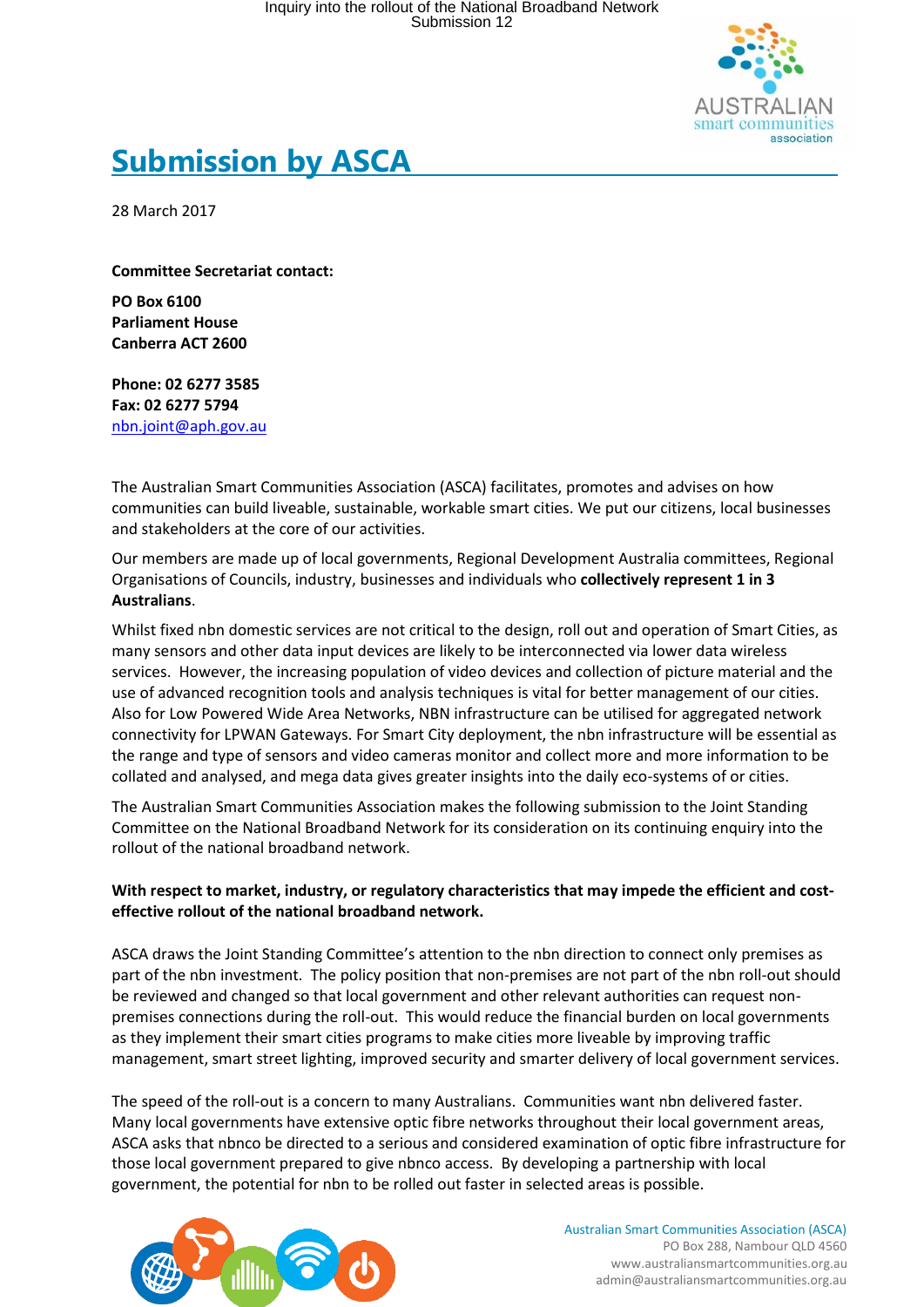# Inquiry into the rollout of the National Broadband Network Submission 12

The NBN is a 10 year infrastructure project. All long-term technology projects should undergo a continuous review process analysing and comparing design, build and operations against the intent, efficiency and effectiveness of the project. The Australian Smart Communities Association urges the Joint Standing Committee to examine the following:

- The government's focus post the change to a hybrid technology mix should address the service quality (bandwidth, latency, penetration) instead of technology used.
- Capacity, speed and coverage of communications continues to improve globally. To stay competitive Australia should aim to be in the top 10 of countries. A continuous review process must report on how Australia is achieving its global broadband infrastructure position.
- The nbn quality overall service (capacity, speed, coverage) should be measured and independently reported at the lowest possible level to assure the public (users) it is receiving value for money. It is suggested that local government area is the lowest level.

Federal and state government have a greater focus innovation, digital growth and economic development. One of the actions is smart cities/communities. Cities need to become smarter in order to improve lifestyle, drive job growth. We need to create smart cities, smart businesses and smart countries, with high-speed infrastructure, smart grids, intelligent buildings. An optic fibre broadband infrastructure (and wireless infrastructure) because of the uniqueness, affordability, capacity, robustness, security and quality necessary is fundamental to develop smart integrated city systems.

Changes to businesses processes and the demands of a modern economy are relentless and are going to force a cycle of continuous transformation. Developments linked to cloud computing, data centres, data analytics (big data), machine-to-machine (M2M), the internet-of-things (IoT) and the emerging Blockchain may all play a part in transforming our current world. Ultimately from these developments we are beginning to slowly see the emergence of Smart Cities, and indeed Smart Nations. Its critical our NBN infrastructure is powerful enough and robust to address these needs.

ASCA is concerned that the current nbn approach is erecting barriers that will make it very difficult to extend the infrastructure to a full fibre network. These obstacles are the nodes or street cabinets, some 20,000 of which will be installed throughout the cities, each one becoming an obstacle a flexible and scalable digital infrastructure. ASCA draws the Committee's attention to cities where FttN will be rolled out creating a strong divide to those with FTTdp. ASCA fears it will create a haves and have-nots – those on fibre networks (FttH and FTTdp) will have a network that is 50 to 100 times better than those who get the FttN. This may affect future smart cities development and restrict the ubiquity of capabilities

### **Any other matter pertaining to the national broadband network rollout that the committee considers relevant.**

ASCA is concerned that the full benefit of the nbn is not being realised especially in rural and remote regions. The policy of restricting fixed line and wireless broadband access to towns of certain populations may have been expedient from a policy prospective at the time of the nbn policy framework but is flawed.

Most rural and remote towns are connected to the nbn via satellite (Sky Muster™). However numerous rural and remote towns are connected to the national telecommunications grid via optic fibre leaving the opportunity open for nbn connected via fixed service (not satellite) which would have two major effects; relieve the bandwidth demand on (Sky Muster™) and improve the type, speed and data allowance of nbn services available to rural and remote residents.



Australian Smart Communities Association (ASCA) PO Box 288, Nambour QLD 4560 www.australiansmartcommunities.org.au communications@australiansmartcommunities.org.au